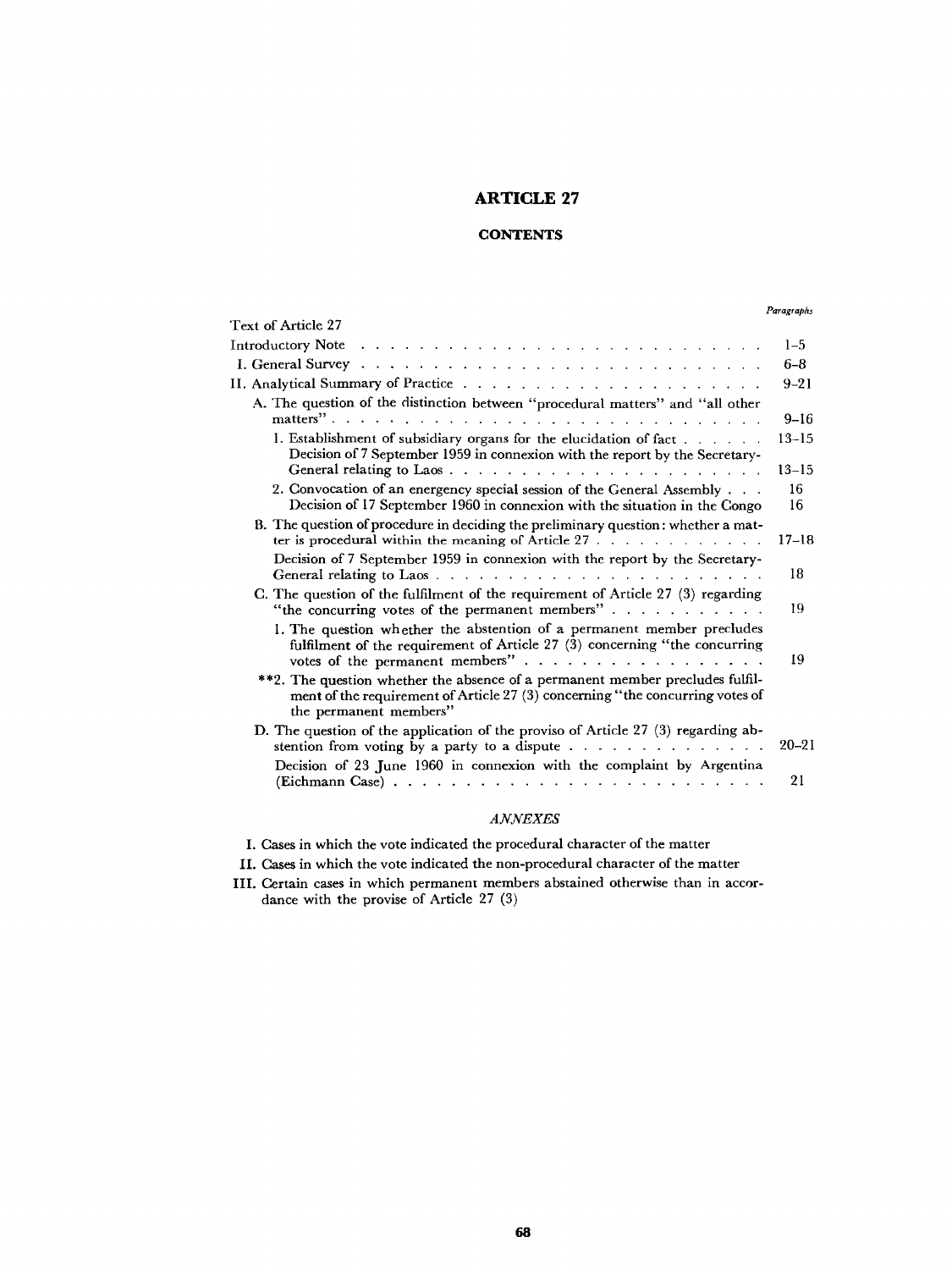### **TEXT OF ARTICLE 27**

#### **(prior to 31 August 1965)**

1. Each member of the Security Council shall have one vote.

2. Decisions of the Security Council on procedural matters shall be made by an affirmative vote of seven members.

3. Decisions of the Security Council on all other matters shall be made by an affirmative vote of seven members including the concurring votes of the permanent members; provided that, in decisions under Chapter VI, and under paragraph 3 of Article 52, a party to a dispute shall abstain from voting.

### **(from 31 August 1965)**

1. Each member of the Security Council shall have one vote.

2. Decisions of the Security Council on procedural matters shall be made by an affirmative vote of nine members.

3. Decisions of the Security Council on all other matters shall be made by an affirmative vote of nine members including the concurring votes of the permanent members; provided that, in decisions under Chapter VI, and under paragraph 3 of Article 52, a party to a dispute shall abstain from voting.

## **INTRODUCTORY NOTE**

1. By resolution 1991 A (XVIII) of 17 December 1963 the General Assembly adopted amendments to Articles 23 and 27 of the Charter which enlarged the membership of the Security Council from eleven to fifteen and changed the required majority for its decisions from seven to nine. Those amendments entered into force on 31 August 1965.<sup>1</sup> In order to give effect to those amendments, elections were held during the twentieth session of the General Assembly and, in accordance with rule 140 of the rules of procedure of the General Assembly, the terms of office of members elected to the Security Council began on 1 January 1966. The material in this *Supplement,* concerning the relevant voting practice after the actual enlargement of the membership in the Council, that is to say, after 1 January 1966, has been treated along the lines established in earlier volumes since the change in the required majority for the adoption of decisions of the Security Council did not affect the organization of the material under Article 27.

2. This study deals with the voting practice of the Security Council under Article 27. It is not concerned with voting practice extraneous to that Article, such as the election of judges of the International Court of Justice, in pursuance of Article 10 of the Court's Statute. Certain problems of procedure related to voting are treated under Article 30.

3. The General Survey provides a summary statement on recourse by the Council to voting in accordance with the provisions of Article 27.

4. The material included in the Analytical Summary of Practice affords evidence concerning the distinction between "procedural matters" and "all other matters" under Article 27, as well as evidence bearing on the procedure of the Council in deciding the preliminary question whether a matter was procedural within the meaning of Article 27. This evidence consists of discussion and certain decisions in the Council. The Analytical Summary of Practice also deals with the practice of the Council concerning the concurrence of the votes of the permanent members, required under Article 27 (3) for an affirmative decision of the Council on non-procedural matters.

5. Three annexes are appended; annex I lists cases in which the vote indicated the procedural character of the matter; annex II, cases in which the vote indicated the non-procedural character of the matter; annex III, certain cases in which permanent members abstained otherwise than in accordance with the proviso of Article 27 (3). The text of the San Francisco statement has been given in the *Repertory,<sup>2</sup>*

**Report of the Secretary-General of 27 September 1965** with the attached Protocol of entry into force of the amendments to Articles 23, 27 and 61 of the Charter of the United Nations adopted under General Assembly resolutions 1991 A and B  $(XVIII)$  of 17 December 1963, G A  $(XX)$ , Annexes, a. i. 15 and 16, A/6019.

<sup>2</sup> See *Repertory,* vol. II, under Article 27, annex IV, pp. 104-106.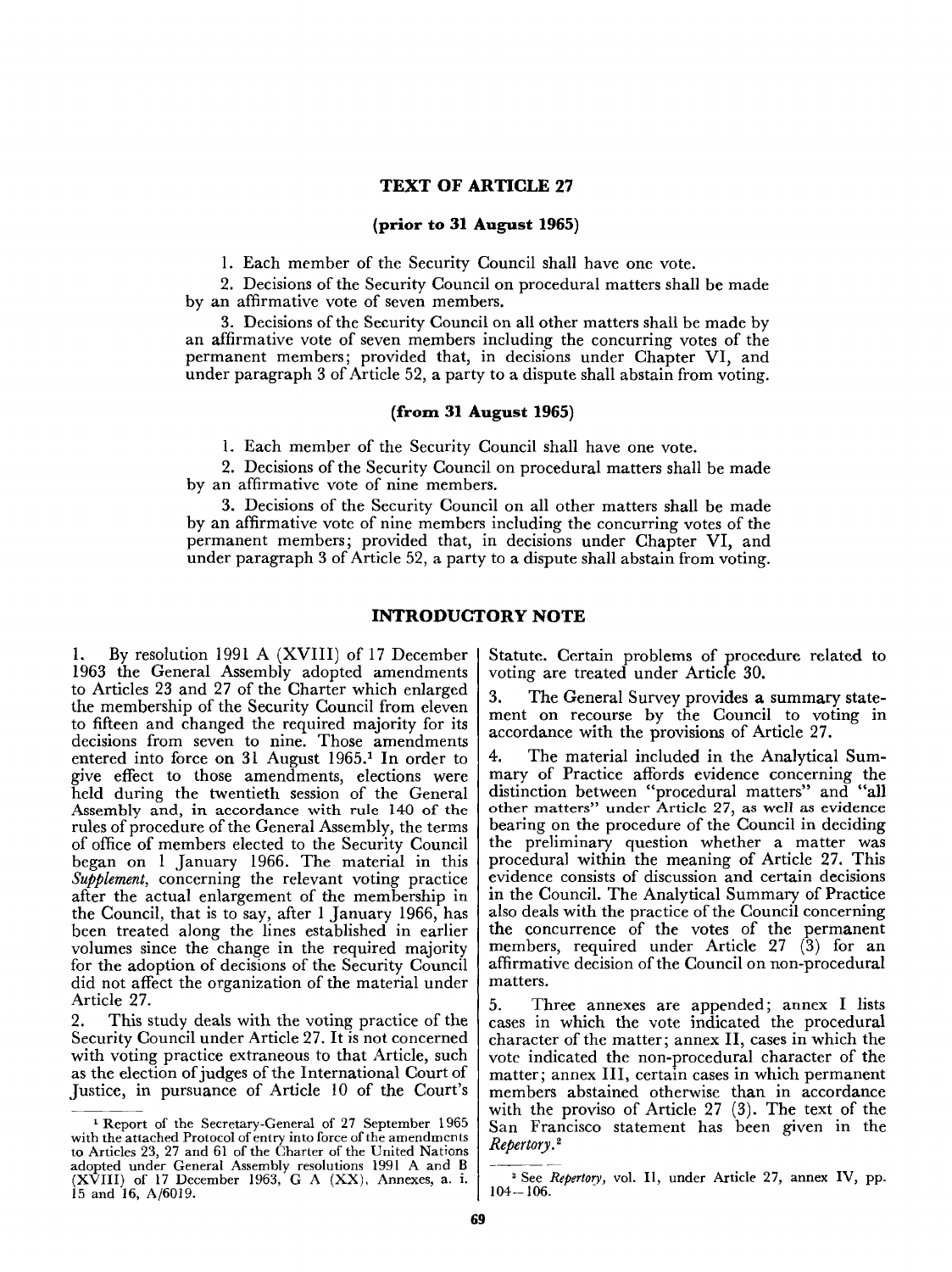### **I. GENERAL SURVEY**

6. During the period under review, as has been the case in earlier periods, there were rather frequent recourses to methods of reaching a decision other than by voting. On occasion, the President has recorded a decision as taken in the absence of objection, or, at other times, a presidential statement, expressing the consensus of the members of the Council, has indicated the actions to be taken. Between 1 September 1959 and 31 August 1966, the Council took approximately three hundred and twenty decisions, of which two hundred and twenty affirmative or negative decisions were taken by vote.<sup>3</sup>

7. At the 41st meeting on 16 May 1946 the Council adopted rule 40 of its provisional rules of procedure :

8 The figures do not include decisions on the adoption of the agenda or on adjournment when no vote was taken.

"Voting in the Security Council shall be in accordance with the relevant Articles of the Charter and of the Statute of the International Court of Justice."<sup>4</sup>

8. The voting in the Council has been by show of hands, the President asking for those in favour, those against and those abstaining. In the record of votes, members have also been identified as not taking part<sup>5</sup> or as not participating in the voting.<sup>6</sup> In elections, voting was conducted by secret ballot.

4 United Nations Publication, Sales No.: 52. I. 18, p. 11.

5 For texts of relevant statement, see S C, 15th yr., 868th mtg.: Argentina, paras. 51 and 52; S C, 16th yr., 971st mtg. : China, paras. 36 and 70.

8 For texts of relevant statements, see S C, 16th yr., 962nd mtg.: France, paras. 55 and 48; 966th mtg., paras. 64—67; S C, 17th yr., 998th mtg.: Ghana, paras. 157 and 158.

# **II. ANALYTICAL SUMMARY OF PRACTICE**

#### **A. The question of the distinction between "procedural matters" and "all other matters"**

9. As in the *Repertory* and its *Supplements Nos. 1* and *2,<sup>1</sup>* the present section deals with those decisions of the Security Council which afford evidence on matters deemed procedural and on those deemed non-procedural. In analysing the record of voting the following criteria have been applied:

*(a)* Whether the decision was procedural is deemed to have been established in those instances where a proposal obtained seven (prior to 1 January 1966) or nine (from 1 January 1966) or more votes, with one or more permanent members casting a negative vote. Adoption by the Council in such circumstances indicates the procedural character of the decision; rejection by the Council in such circumstances indicates the non-procedural character of the decision.

*(b)* Whether the decision was procedural is established where there has been an express decision by vote of the Council that a matter is procedural or non-procedural.

10. The majority of occasions on which the Security Council has voted affords no indication as to whether it regarded the character of the matter voted upon as procedural or non-procedural. There is no way to determine the nature of the matter when decisions of the Council are reached by a unanimous vote, or when the required majority of votes are obtained which included the affirmative votes of all permanent members or when a proposal failed to obtain the required majority. On one occasion, the official record did not indicate the identity or the number of the members voting for or against two motions,

thereby preventing the application of the criteria mentioned above.<sup>8</sup>

11. During the period under review, decisions within the following categories were considered procedural without any objection having been raised, when significant votes, in the sense of the criteria laid down in paragraph 9 above, were recorded :

*(a)* Inclusion of an item in the agenda<sup>9</sup>

- *(b}* Order of items on the agenda<sup>10</sup>
- *(c)* Suspension of a meeting<sup>11</sup>
- *(d)* Adjournment of a meeting<sup>12</sup>
- *(e)* Invitation to participate in the proceedings.<sup>13</sup>

12. Decisions in the following categories were the subject of contention as to the majority required for their adoption as well as the subject of significant votes indicative of their procedural or non-procedural character :

*(a)* Establishment of subsidiary organs for the elucidation of fact

*(b}* Convocation of an emergency special session of the General Assembly.

The relevant case histories are entered under these headings in the succeeding paragraphs. Implicitly or explicitly, the basis for considering matters procedural or non-procedural was challenged by the members of the Security Council in these cases.

<sup>7</sup> See *Repertory,* vol. II, under Article 27, para. 13; *Supplement No. 1,* vol. I, under Article 27, paras. 8 and 9 and *Supplement No. 2,* vol. II, under Article 27, paras. 8 and 9.

<sup>8</sup> S C, 15th yr., 913th mtg., paras. 94 and 95.

<sup>9</sup> S C, 14th yr., 847th mtg., para. 42; S C, 15th yr., 911th mtg., para. 97, S G, 16th yr., 987th mtg., para. 7; S G, 19th yr., 1170th mtg., para. 63, S C, 21st yr., 1273rd mtg., para. 27.

<sup>10</sup> S C, 16th yr., 968th mtg., para. 73.

<sup>&</sup>lt;sup>11</sup> S C, 16th yr., 982nd mtg., para. 94; S C, 20th yr., 1247th mtg., para. 111.

<sup>12</sup> S C, 15th yr., 898th mtg., para. 14; 917th mtg., paras. 249 and 250; S C, 16th yr., 939th mtg., para. 121; 987th mtg., para. 161; S C, 17th yr., 989th mtg., para. 75.

<sup>13</sup> S G, 19th yr., 1118th mtg., para. 13.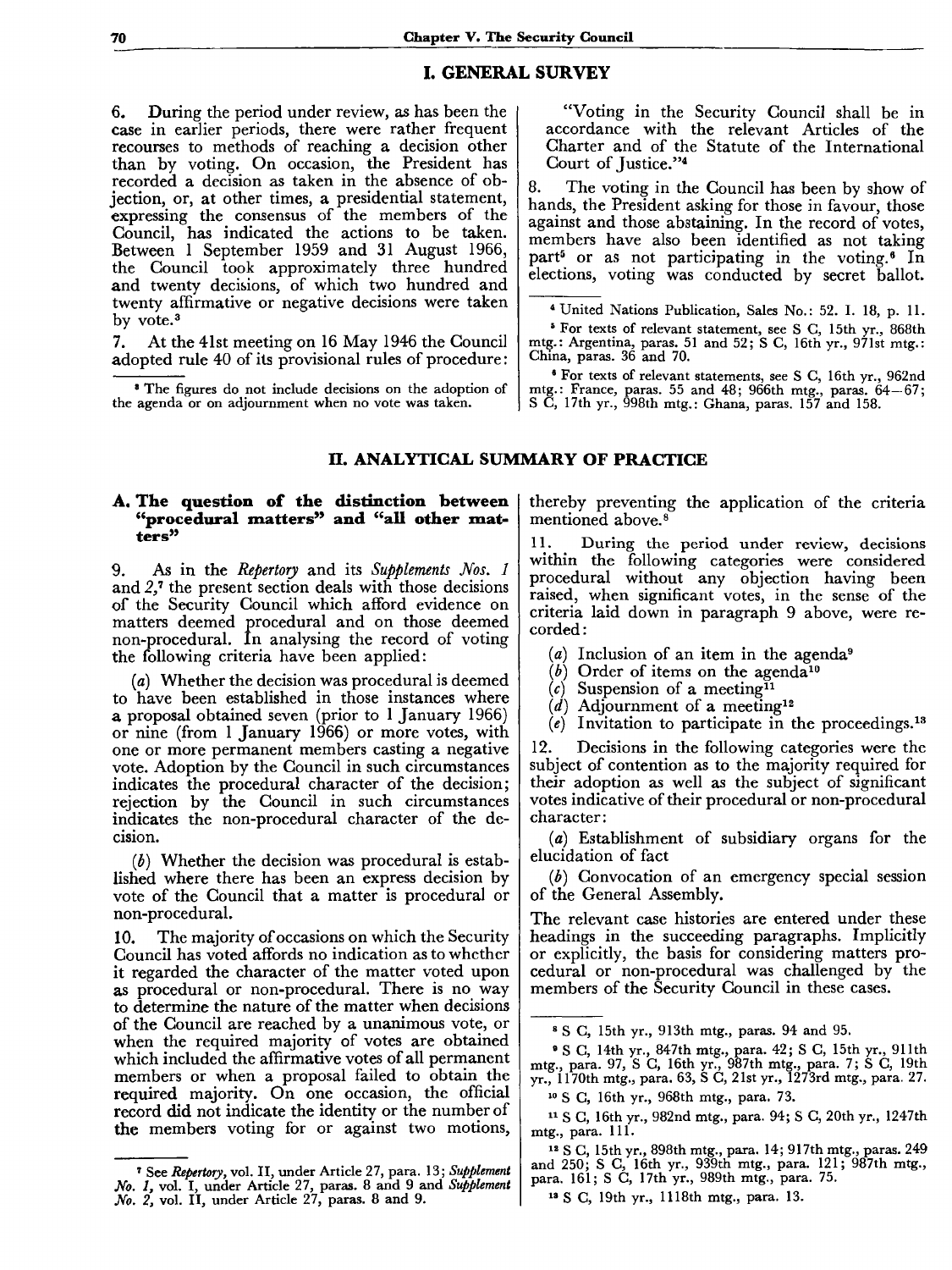## 1. ESTABLISHMENT OF SUBSIDIARY ORGANS FOR THE ELUCIDATION OF FACT

### *Decision of 7 September 1959 in connexion with the report by the Secretary-General relating to Laos*

13. The question whether decisions relating to the establishment of subsidiary organs for the elucidation of fact were subject to procedural or non-procedural vote was considered by the Council at its 847th and 848th meetings, on 7 September 1959, when a draft resolution<sup>14</sup> was submitted under which a sub-committee would be established "to examine the statements made before the Security Council concerning Laos, to receive further statements and documents and to conduct such inquiries as it may determine necessary, and to report to the Council as soon as possible"

14. The procedural nature of the draft resolution was claimed on the ground that the establishment of the proposed sub-committee fell under Article 29 of the Charter. It was also stated that the procedural character of the decision was evidenced by the fact that it would affect only members of the Council ("a sub-committee of itself") and would provide them with appropriate means for further deliberations. The contrary view was that the decision was a substantive one, bearing on questions of peace and security, and should be taken with full consideration of all its possible political consequences.

15. The exponents of both points of views based their arguments on the San Francisco statement on voting procedure.<sup>15</sup> Paragraph 2 of part I of the statement was cited to the effect that the procedural vote was envisaged in connexion with the establishment by the Council of such bodies or agencies as it might deem necessary for the performance of its functions. The argument for the non-procedural vote was based on paragraph 4 of the San Francisco statement under which the decision to make an investigation was to be taken by a vote which is subject to the rule of unanimity of the permanent members.<sup>16</sup>

#### *Decision*

At the 848th meeting on 7 September 1959, after a vote and a ruling by the President on the preliminary question whether the vote on the draft resolution should be considered a procedural one,<sup>17</sup> the draft resolution was adopted<sup>18</sup> by 10 votes in favour and 1 against. The dissenting permanent member con-

<sup>17</sup> See para. 18 below.

18 S C, 14th yr., 848th mtg., paras. 131 and 132. The draft resolution was adopted as S G resolution 132 (1959).

tested the adoption and argued that the resolution was illegal.<sup>19</sup>

## 2. CONVOCATION OF AN EMERGENCY SPECIAL SESSION OF THE GENERAL ASSEMBLY

### *Decision of 17 September 1960 in connexion with the situation in the Congo*

16. At the 906th meeting on 17 September 1960, in connexion with the situation in the Congo, after the Security Council failed to adopt<sup>20</sup> a draft resolution submitted by Ceylon and Tunisia,<sup>21</sup> the representative of the United States submitted a draft resolution,<sup>22</sup> under which an emergency special session of the General Assembly would be called as provided in General Assembly resolution 377 A (V) of 3 November 1950. It was specified in the preamble that the lack of unanimity of the permanent members of the Security Council at its 906th meeting had prevented the Council from exercising its primary responsibility for international peace and security. A permanent member challenged the procedural character of the vote, taken under General Assembly resolution 377 A (V), since, in his view, the United Nations Charter required unanimity of the permanent members in the Security Council in the matter of convening emergency sessions.<sup>23</sup>

### *Decision*

At the 906th meeting, on 17 September 1960, the draft resolution was adopted<sup>24</sup> by 8 votes to 2, with 1 abstention, one of the dissenting votes was that of a permanent member.

## **B. The question of procedure in deciding the preliminary question: whether a matter is procedural within the meaning of Article 27**

17. The question whether a draft resolution under consideration was procedural or non-procedural was implicitly or explicitly dealt with by the President in his announcements of the results of the vote. On various occasions, it was debated by the members of the Council before or after the vote. In one case, the preliminary question whether a matter was procedural within the meaning of Article 27 was put to the vote before taking the vote on the substantive proposal. The procedural or non-procedural character of the vote on the preliminary question was also the subject of discussion in the Council.

<sup>14</sup> S C, 14th yr., Suppl. for July—Sept., S/4216. Same text as S G resolution 132 (1959).

<sup>15</sup> See *Repertory,* vol. II, under Article 27, annex IV, pp.  $104 - 106.$ 

<sup>&</sup>lt;sup>16</sup> For texts of relevant statements, see S C, 14th yr., 847th mtg. : Argentina, paras. 101 and 102; United States, paras. 60 and 61; 848th mtg.: France, paras. 90—93; Panama, paras. 37 and 38; USSR, paras. 30, 52-70, 95-98, 114-123, 133-139 and 156—161; United Kingdom, paras. 104 and 113; United States, paras. 144—155.

*<sup>&</sup>quot;Ibid.,* paras. 133-139.

<sup>20</sup> S C, 15th yr., 906th mtg., para. 157.

<sup>21</sup> S G, 15th yr., Suppl. for July-Sept., S/4523.

<sup>&</sup>lt;sup>22</sup> Ibid., S/4525. Same text as S/4526 and S C resolution 157 (1960).

<sup>28</sup> For texts of relevant statements, see S C, 15th yr., 906th mtg.: Poland, paras. 188 and 189; USSR, paras. 195 and 196; United States, paras. 172 and 173.

<sup>&</sup>lt;sup>34</sup> *Ibid.*, para. 198. The draft resolution was adopted as S C resolution 157 (1960).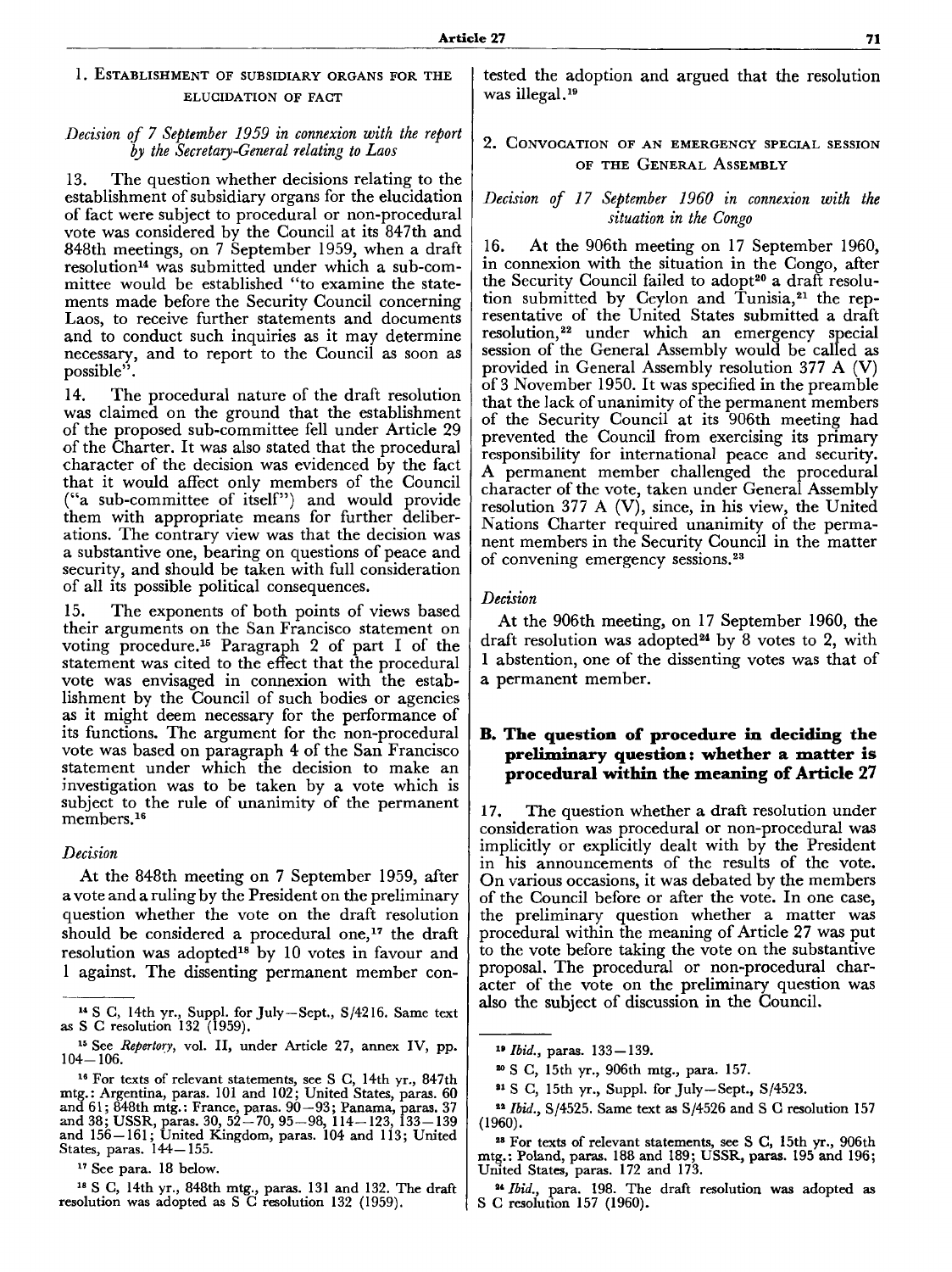*Decision of 7 September 1959 in connexion with the report by the Secretary-General relating to Laos*

18. At the 848th meeting, on 7 September 1959, the representative of the USSR requested that a vote be taken on the question whether the vote on the draft resolution<sup>25</sup> was to be considered a procedural one. The President (Italy) put that preliminary question to the vote. There were 10 votes in favour and 1 against (that of a permanent member). The President ruled that in accordance with the Charter and the provisional rules of procedure that draft resolution should be considered procedural. A permanent member protested against the ruling on the ground that it was at variance with the Charter, with the practice of the Council and with the San Francisco statement which, he said, specifically covered that situation. Three permanent members supported the ruling of the President since, in their view, it was in accordance with the Charter and the provisional rules of procedure and the San Francisco statement provided for a different set of circumstances.<sup>26</sup> No vote on the ruling was requested.

### **G. The question of the fulfilment of the requirement of Article 27 (3) regarding "the concurring votes of the permanent members»**

1. THE QUESTION WHETHER THE ABSTENTION OF A PER-MANENT MEMBER PRECLUDES FULFILMENT OF THE REQUIREMENT OF ARTICLE 27 (3) CONCERNING "THE CONCURRING VOTES OF THE PERMANENT MEMBERS"

19. During the period under review, the Council adopted some forty-three decisions on non-procedural matters by a vote in which one or more of the permanent members voluntarily abstained. That such an abstention did not preclude the fulfilment of the requirement of Article 27 (3) concerning affirmative decisions by the Council was asserted in presidential statements announcing the results of the voting and, in certain cases, in statements by permanent members.<sup>27</sup> A list of certain instances in which the permanent members thus abstained is provided in annex III.

<sup>26</sup> For texts of relevant statements, see S C, 14th yr., 848th mtg., President (Italy), paras. 74, 76, 78, 79, 125 and 130; France, paras. 92 and 93; USSR, paras. 72, 73, 80-89, 96 and 97; United Kingdom, paras. 94 and 103—113; United States, paras. 142, 148 and 155.

27 In communications addressed to the Secretary-General, Portugal (S C, 21st yr., Suppl. for April-July, S/7271) and South Africa (S C, 21st yr., Suppl. for July-Sept., S/7392) expressed reservations as to the validity of Security Council resolution 221 (1966) on the question of Southern Rhodesia, which was adopted with two permanent members abstaining from the vote. Portugal contended, in essence, that the doctrine that an abstention of a permanent member did not amount to a veto, (which doctrine it considered to be contrary to the Charter) had been admitted in the past when the Security Council consisted of eleven members and only with regard to \*\*2. THE QUESTION WHETHER THE ABSENCE OF A PER-MANENT MEMBER PRECLUDES FULFILMENT OF THE REQUIREMENT OF ARTICLE 27 (3) CONCERNING "THE CONCURRING VOTES OF THE PERMANENT MEMBERS"

### **D. The question of the application of the proviso of Article 27 (3) regarding abstention from voting by a party to a dispute**

20. During the period under review there was one instance, dealt with below, when a member of the Security Council being a party to a dispute abstained from voting according to the proviso of Article 27 (3) in a decision taken under Chapter VI of the Charter.<sup>28</sup>

### *Decision of 23 June 1960 in connexion with the complaint by Argentina (Eichmann Case)*

21. The Council had before it a draft resolution submitted by Argentina,<sup>29</sup> incorporating two amendments<sup>30</sup> submitted by a permanent member of the Council and accepted by the original sponsor under the terms of which the Council would declare that acts such as the transfer of Adolf Eichmann from Argentina to the territory of Israel affected the sovereignty of a Member State and might, if repeated, endanger international peace and security. Before the vote was taken the representative of Argentina stated, referring to Article 27 (3), of the Charter, that he would not take part in the vote.<sup>31</sup>

### *Decision*

At the 868th meeting the draft resolution, as amended, was adopted by 8 votes to none, with 2 abstentions. The representative of Argentina was recorded as present and not voting.<sup>32</sup>

decisions not involving Chapter VII of the Charter. Furthermore, since the Security Council had now been enlarged to include fifteen members, joint abstentions by the five permanent members alone would not prevent a decision from being adopted, as had been the case in the past. In view of the fact that the adoption of Security Council resolution 221 (1966) was the first occasion, after the Council membership had been enlarged, on which a decision involving Chapter VII had been taken with the abstentions of permanent members, the problem raised by such abstentions required urgent examination. The Secretary-General in his reply to the Government of Portugal (S C, 21st yr., Suppl. for April-June, S/7373) indicated, *inter alia,* that only the Security Council was in a position to give an authoritative interpretation of the constitutional question raised by Portugal in relation to Security Council resolution 221 (1966). He felt that it was his responsibility, however, to inform the Government of Portugal that a detailed study prepared for his information by the Office of Legal Affairs did not, in its conclusions, support the reservations advanced by the Government of Portugal.

28 S C, 15th yr., 868th mtg., paras. 51 and 52.

29 S C, 15th yr., 865th mtg., para. 47 (S/4345).

30 S C, 15th yr., 866th mtg., paras. 78 and 79 (S/4346).

<sup>31</sup> For text of relevant statement, see S C, 15th yr., 868th mtg.: Argentina, para. 51.

32 S C, 15th yr., 868th mtg., para. 52. The draft resolution S/4349), as amended, was adopted as S C resolution 138 (1960).

<sup>25</sup> See para. 13 above.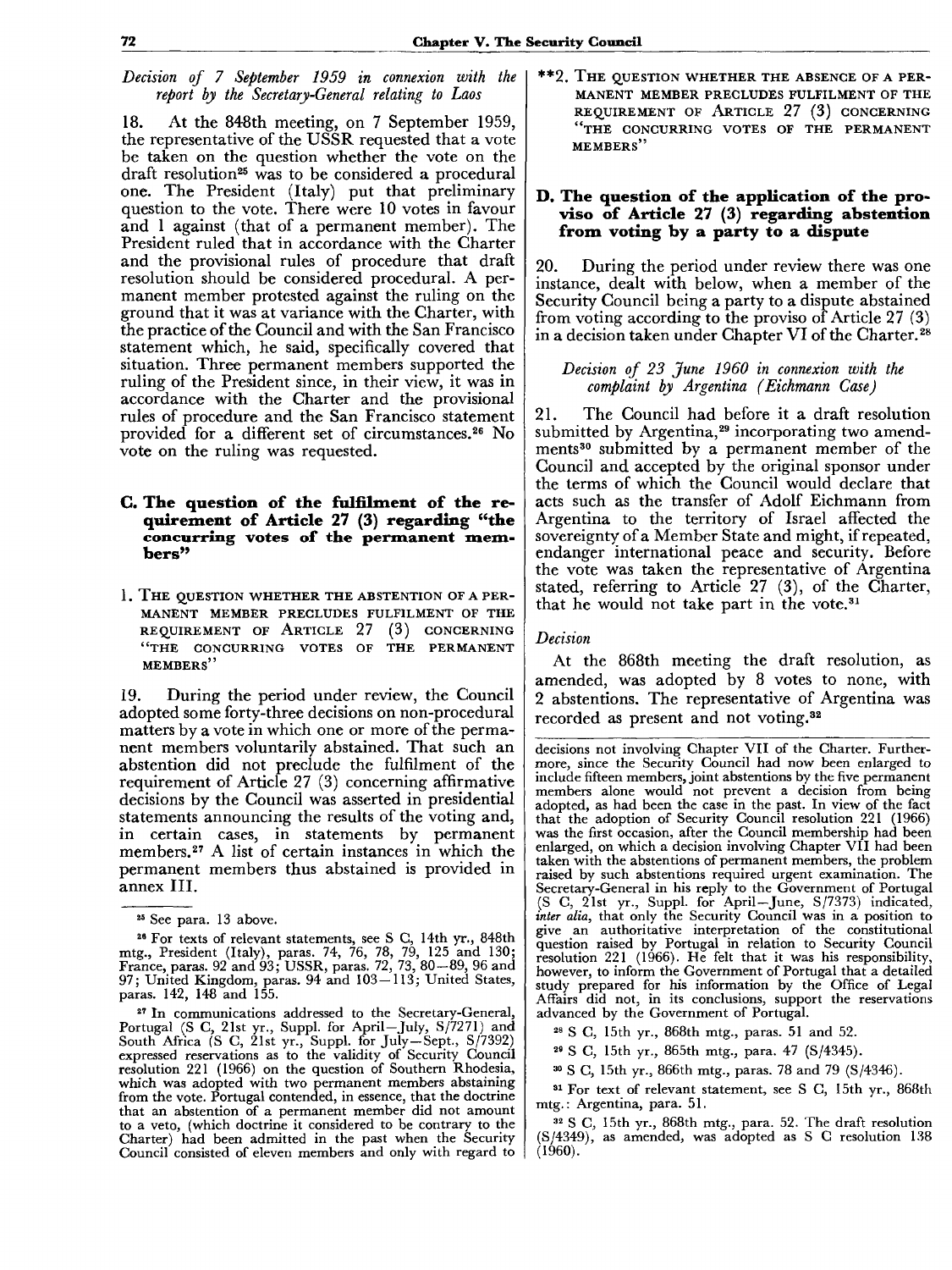# ANNEX I

|  |  |  |  |  |  |  | Cases in which the vote indicated the procedural character of the matter |  |  |  |  |  |
|--|--|--|--|--|--|--|--------------------------------------------------------------------------|--|--|--|--|--|
|--|--|--|--|--|--|--|--------------------------------------------------------------------------|--|--|--|--|--|

| Decisions arranged in chronological order (with indication as to the nature of the question involved)                                                                                                                                                                                                                                                            | Document reference for vote                      |
|------------------------------------------------------------------------------------------------------------------------------------------------------------------------------------------------------------------------------------------------------------------------------------------------------------------------------------------------------------------|--------------------------------------------------|
| Decision of 7 September 1959:<br>Inclusion in the agenda: Report by the Secretary-General relating to Laos                                                                                                                                                                                                                                                       | S C, 14th yr., 847th mtg., para. 42              |
| Decision of 7 September 1959:<br>USSR's request that a vote be taken on whether a vote on the draft resolution relating<br>to Laos was to be considered procedural                                                                                                                                                                                               | S C, 14th yr., 848th mtg., para. 78              |
| Decision of 7 September 1959:<br>France, United Kingdom and United States draft resolution to appoint a sub-com-<br>mittee                                                                                                                                                                                                                                       | S C, 14th yr., 848th mtg., para. 131             |
| Decision of 12 September 1960:<br>United States proposal to adjourn the meeting                                                                                                                                                                                                                                                                                  | S C, 15th yr., 898th mtg., para. 14              |
| Decision of 17 September 1960:<br>Situation in the Congo: United States draft resolution to call for an emergency spe-<br>cial session of the General Assembly (S C, 15th yr., Suppl. for July-Sept., S/4526.<br>Same text as S C resolution 157 $(1960)$ ).                                                                                                     | S C, 15th yr., 906th mtg., para. 198             |
| Decision of 3/4 December 1960:<br>Inclusion in the agenda: United States proposal to include an item relating to the<br>question of the admission of Mauritania                                                                                                                                                                                                  | S C, 15th yr., 911th mtg., para. 97              |
| Decision of 10 December 1960:<br>President's and United States proposals to adjourn the meeting                                                                                                                                                                                                                                                                  | S C, 15th yr., 917th mtg., paras. 249<br>and 250 |
| Decision of 17 February 1961:<br>China's proposal to adjourn the meeting                                                                                                                                                                                                                                                                                         | S C, 16th yr., 939th mtg., para. 121             |
| Decision of 26 September 1961:<br>Inclusion in the agenda: President's proposal to include and renumber an item re-<br>lating to the question of the admission of Mauritania                                                                                                                                                                                     | S C, 16th yr., 968th mtg., para. 73              |
| Decision of 24 November 1961:<br>United States proposal to suspend the meeting                                                                                                                                                                                                                                                                                   | S C, 16th yr., 982nd mtg., para. 94              |
| Decision of 18 December 1961:<br>Inclusion in the agenda: Letter dated 18 December 1961 from the representative of<br>Portugal to the President of the Security Council concerning Goa                                                                                                                                                                           | S C, 16th yr., 987th mtg., para. 7               |
| Decision of 18 December 1961:<br>United States proposal concerning the time for holding the next meeting                                                                                                                                                                                                                                                         | S C, 16th yr., 987th mtg., para. 161             |
| Decision of 30 January 1962:<br>United States proposal to adjourn the meeting                                                                                                                                                                                                                                                                                    | S C, 17th yr., 989th mtg., para. 75              |
| Decision of 19 May 1964:<br>United States proposal to invite the Republic of Viet-Nam to participate                                                                                                                                                                                                                                                             | S C, 19th yr., 1118th mtg., para. 13             |
| Decision of 9 August 1964:<br>USSR proposal to overrule the President's ruling on voting                                                                                                                                                                                                                                                                         | S C, 19th yr., 1143rd mtg., para. 177            |
| Decision of 9 December 1964:<br>Inclusion in the agenda: Letter dated 1 December 1964 from the representatives of<br>twenty-two Member States and letter dated 9 December 1964 from the Democratic<br>Republic of the Congo addressed to the President of the Security Council concerning<br>the situation in the Congo. Vote on whether to include latter item. | S C, 19th yr., 1170th mtg., para. 63             |
| Decision of 25 October 1965:<br>United States proposal for a recess of the Security Council                                                                                                                                                                                                                                                                      | S C, 20th yr., 1247th mtg., para. 111            |
| Decision of 2 February 1966:                                                                                                                                                                                                                                                                                                                                     | S C, 21st yr., 1273rd mtg., para. 27             |
| Inclusion in the agenda: Letter dated 31 January 1966 from the representative of the<br>United States addressed to the President of the Security Council concerning the                                                                                                                                                                                          |                                                  |

situation in Viet-Nam

### ANNEX **ÏI**

## **Cases in which the vote indicated the non-procedural character of the matter**

| Draft resolutions et cetera arranged under agenda items (with document reference for text)                                                                                                                          | Date         | Document reference for vote          |
|---------------------------------------------------------------------------------------------------------------------------------------------------------------------------------------------------------------------|--------------|--------------------------------------|
| Complaint by the USSR (RB-47 incident)                                                                                                                                                                              |              |                                      |
| Draft resolution submitted by the United States and amended<br>orally by Ecuador (S C, 15th yr., 881st mtg., para. 29; 883rd<br>mtg., paras. 96 and 142; S C, 15th yr., Suppl. for July-Sept.,<br>$S/4409$ /Rev. 1) | 26 July 1960 | S C, 15th yr., 883rd mtg., para. 188 |
| Draft resolution submitted by Italy (S C, 15th yr., 882nd mtg.,<br>para. $42$                                                                                                                                       | 26 July 1960 | S C, 15th yr., 883rd mtg., para. 189 |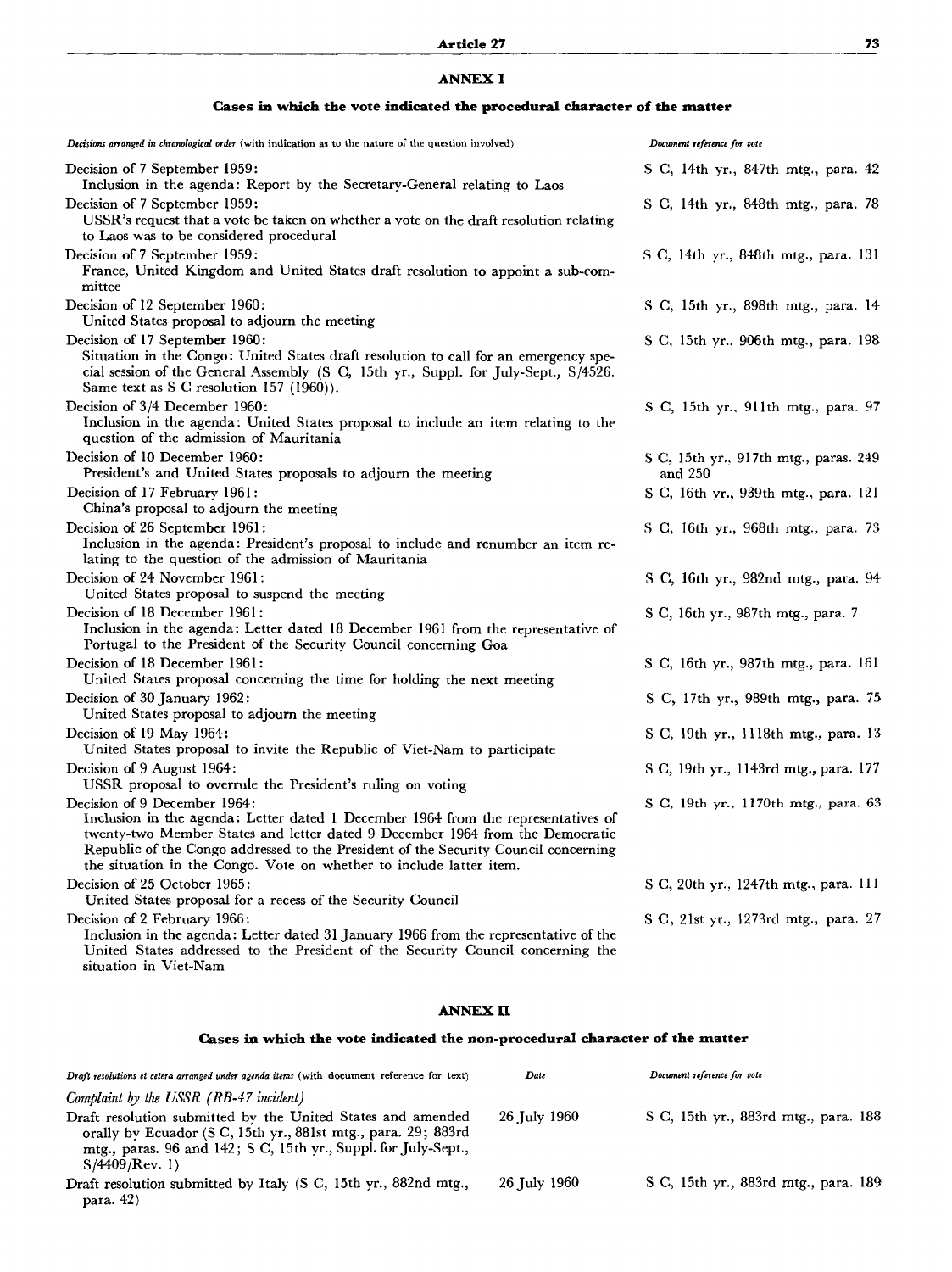| Draft resolutions et cetera arranged under agenda items (with document reference for text)                                                                                                                                       | Date              | Docum ent reference for vote         |
|----------------------------------------------------------------------------------------------------------------------------------------------------------------------------------------------------------------------------------|-------------------|--------------------------------------|
| Situation in the Congo<br>Draft resolution submitted by Ceylon and Tunisia (S C, 15th yr.,                                                                                                                                       | 17 September 1960 | S C, 15th yr., 906th mtg., para. 157 |
| 906th mtg., para. 81, S C 15th yr., Suppl. for July-Sept.,<br>S/4523                                                                                                                                                             |                   |                                      |
| Admission of new Members                                                                                                                                                                                                         |                   |                                      |
| (Mauritania) Draft resolution submitted by France and Tunisia<br>(S C, 15th yr., Suppl. for Oct.-Dec., S/4567/Rev. 1)                                                                                                            | 3 December 1960   | S C, 15th yr., 911th mtg., para. 246 |
| Situation in the Congo                                                                                                                                                                                                           |                   |                                      |
| Draft resolution submitted by Argentina, Italy, the United<br>Kingdom and the United States (S C, 15th yr., Suppl. for<br>Oct.-Dec., S/4578/Rev. 1)                                                                              | 14 December 1960  | S C, 15th yr., 920th mtg., para. 156 |
| United States amendments to draft resolution submitted by<br>Ceylon, Liberia and the United Arab Republic (S C, 16th<br>yr., 942nd mtg., para. 97)                                                                               | 21 February 1961  | S C, 16th yr., 942nd mtg., para. 139 |
| United States oral amendment to draft resolution submitted by<br>Ceylon, Liberia and the United Arab Republic (S C, 16th yr.,<br>942nd mtg., para. 169)                                                                          | 21 February 1961  | S C, 16th yr., 942nd mtg., para. 175 |
| Complaint by Kuwait<br>Draft resolution submitted by the United Kingdom (S C, 16th<br>yr., Suppl. for July-Sept., S/4855)                                                                                                        | 7 July 1961       | S C, 16th yr., 960th mtg., para. 44  |
| Situation in the Congo                                                                                                                                                                                                           |                   |                                      |
| Third United States amendment to draft resolution submitted<br>by Ceylon, Liberia and the United Arab Republic (S C, 16th<br>yr., Suppl. for Oct.-Dec., S/4989/Rev. 2, revised amendments<br>to draft resolution $S/4985/Rev. 1$ | 24 November 1961  | S C, 16th yr., 982nd mtg., para. 81  |
| Sixth United States amendment to draft resolution submitted<br>by Ceylon, Liberia and the United Arab Republic (S C, 16th<br>yr., Suppl. for Oct.-Dec., S/4989/Rev. 2, amendment to draft<br>resolution $S/4985/Rev. 1)$         | 24 November 1961  | S C, 16th yr., 982nd mtg., para. 84  |
| Admission of new Members<br>(Kuwait) Draft resolution submitted by the United Arab Re-<br>public $(S\ C, 16th yr, 984th mtg, para. 20)$                                                                                          | 30 November 1961  | S C, 16th yr., 985th mtg., para. 44  |
| Question of Goa<br>Draft resolution submitted by France, Turkey, the United King-<br>dom and the United States (S C, 16th yr., 988th mtg., para. 97)                                                                             | 18 December 1961  | S C, 16th yr., 988th mtg., para. 129 |
| India-Pakistan question<br>Draft resolution submitted by Ireland (S C, 17th yr., Suppl. for<br>April-June, S/5134                                                                                                                | 22 June 1962      | S C, 17th yr., 1016th mtg., para. 92 |
| Palestine question                                                                                                                                                                                                               |                   |                                      |
| Draft resolution submitted by the United Kingdom and the<br>United States (S C, 18th yr., Suppl. for July-Sept., S/5407)                                                                                                         | 3 September 1962  | S C, 18th yr., 1063rd mtg., para. 64 |
| Question of Southern Rhodesia<br>Draft resolution submitted by Ghana, Morocco and the Philip-<br>pines (S C, 18th yr., Suppl. for July-Sept., $S/5425/Rev. 1$ )                                                                  | 13 September 1963 | S C, 18th yr., 1069th mtg., para. 64 |
| Complaint by Malaysia<br>Draft resolution submitted by Norway (S C, 19th yr., 1150th<br>mtg., para. 72, S/5973)                                                                                                                  | 15 September 1964 | S C, 19th yr., 1152nd mtg., para. 64 |
| Palestine question                                                                                                                                                                                                               |                   |                                      |
| Draft resolution submitted by the United Kingdom and the<br>United States (S C, 19th yr., Suppl. for Oct.-Dec., S/6113)                                                                                                          | 21 December 1964  | S C, 19th yr., 1182nd mtg., para. 41 |

## **ANNEX m**

### **Certain cases in which permanent members abstained otherwise than in accordance with the proviso of Article 27** (3)

| Decisions arranged under agenda items (with document reference for text)             | Document reference for vote         |  |
|--------------------------------------------------------------------------------------|-------------------------------------|--|
| Question of race conflict in South Africa                                            |                                     |  |
| Decision of 1 April 1960 (856th meeting):                                            | S C, 15th yr., 856th mtg., para. 56 |  |
| Draft resolution submitted by Ecuador (S C, 15th yr., Suppl. for April-June, S/4300. |                                     |  |
| Same text as S C resolution 134 (1960))                                              |                                     |  |
| Complaint by the USSR (U-2 incident)                                                 |                                     |  |
| Decision of 27 May 1960 (863rd meeting):                                             | S C, 15th yr., 863rd mtg., para. 48 |  |
| Draft resolution submitted by Argentina, Ceylon, Ecuador and Tunisia (S C, 15th      |                                     |  |
| yr., Suppl. for April-June, S/4328. Same text as S C resolution 135 (1960))          |                                     |  |
|                                                                                      |                                     |  |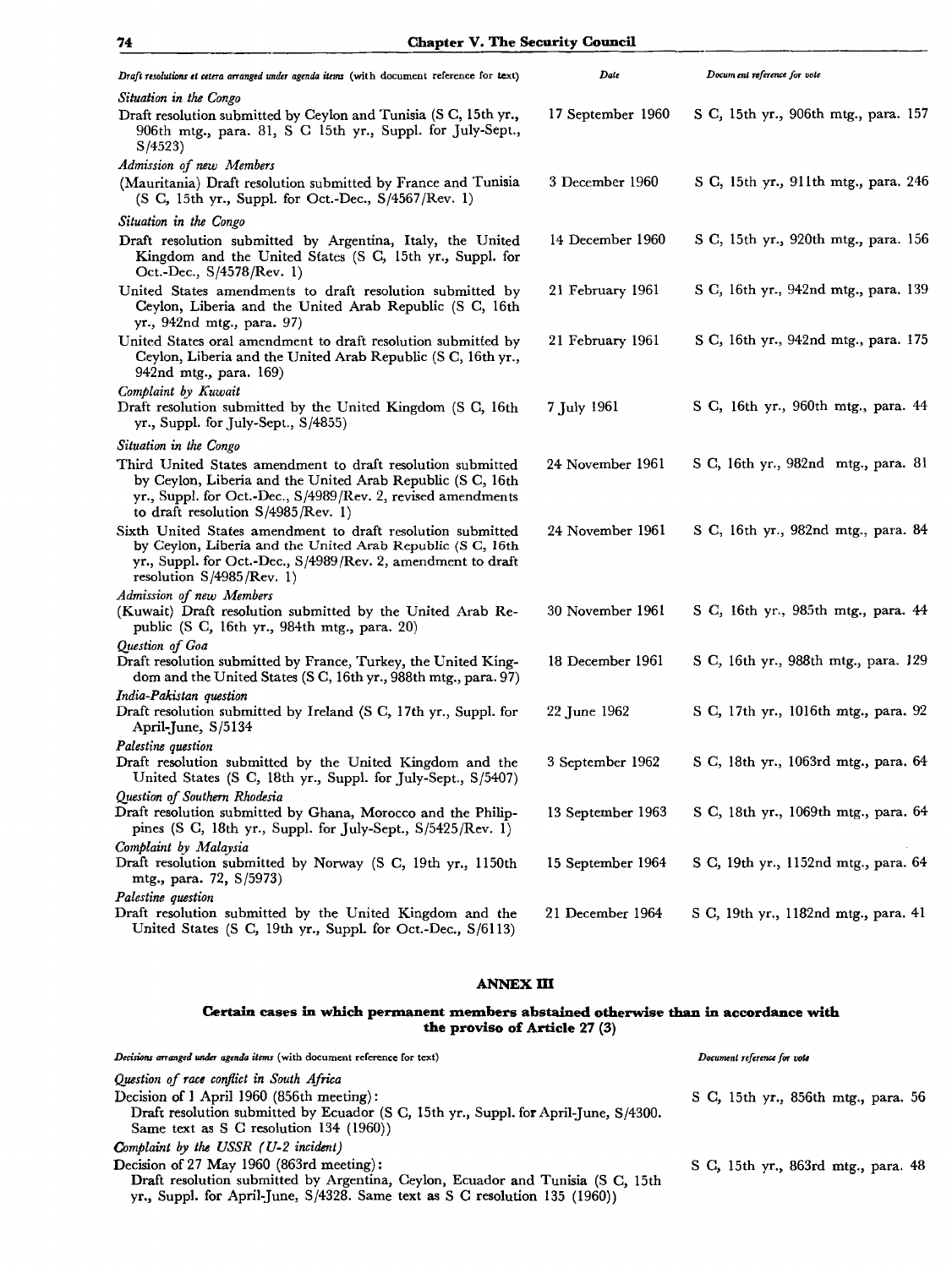| Decisions arranged under agenda items (with document reference for text)                                                                                                                                                                                                                                                        | Document reference for vote           |
|---------------------------------------------------------------------------------------------------------------------------------------------------------------------------------------------------------------------------------------------------------------------------------------------------------------------------------|---------------------------------------|
| Situation in the Congo                                                                                                                                                                                                                                                                                                          |                                       |
| Decision of 14 July 1960 (873rd meeting):<br>Draft resolution submitted by Tunisia (S C, 15th yr., Suppl. for July-Sept., S/4387.<br>Same text as S C resolution $143$ (1960))                                                                                                                                                  | S C, 15th yr., 873rd mtg., para. 232  |
| Decision of 9 August 1960 (886th meeting):<br>Draft resolution submitted by Ceylon and Tunisia (S C, 15th yr., Suppl. for July-<br>Sept., $S/4426$ . Same text as S C resolution 146 (1960))                                                                                                                                    | S C, 15th yr., 886th mtg., para. 272  |
| Decision of 17 September 1960 (906th meeting):<br>Draft resolution submitted by Ceylon and Tunisia (S C, 15th yr., Suppl. for July-<br>Sept., S/4523)                                                                                                                                                                           | S C, 15th yr., 906th mtg., para. 157  |
| Decision of 17 September 1960 (906th meeting):<br>Draft resolution submitted by the United States (S C, 15th yr., Suppl. for July-Sept.,<br>$S/4526$ . Same text as S C resolution 157 (1960))                                                                                                                                  | S C, 15th yr., 906th mtg., para. 198  |
| Decision of 21 February 1961 (942nd meeting):<br>Draft resolution submitted by Ceylon, Liberia and United Arab Republic (S C, 16th<br>yr., Suppl. for Jan.-March, $S/4741$ . Same text as S C resolution 161 (1961))                                                                                                            | S C, 16th yr., 942nd mtg., para. 95   |
| Palestine question                                                                                                                                                                                                                                                                                                              |                                       |
| Decision of 11 April 1961 (949th meeting):<br>Draft resolution submitted by Ceylon and United Arab Republic as amended (S C,<br>16th yr., 948th mtg., para. 20, Suppl. for April-June, S/4788. Same text as S C res-<br>olution 162 (1961))                                                                                     | S C, 16th yr., 949th mtg., para. 76   |
| Question of Angola                                                                                                                                                                                                                                                                                                              |                                       |
| Decision of 9 June 1961 (956th meeting):<br>Amendments submitted by Chile to the draft resolution submitted by Ceylon,<br>Liberia and United Arab Republic (S C, 16th yr., 955th mtg., paras. 66 and 68,<br>amendments $S/4833/Rev.$ 1 to draft resolution $S/4828$ )                                                           | S C, 16th yr., 956th mtg., para. 157  |
| Palestine question                                                                                                                                                                                                                                                                                                              |                                       |
| Decision of 9 June 1961 (956th meeting).<br>Draft resolution submitted by Ceylon, Liberia and United Arab Republic (S C, 16th<br>yr., Suppl. for April-June, S/4835. Same text as S C resolution 163 (1961))                                                                                                                    | S C, 16th yr., 956th mtg., para. 159  |
| Admission of new Members                                                                                                                                                                                                                                                                                                        |                                       |
| (Mongolia) Decision of 25 October 1961 (971st meeting):<br>Draft resolution submitted by USSR (S C, 16th yr., 971st mtg., para. 15, S C, 16th<br>yr., Suppl. for Oct.-Dec., S/4968. Same text as S C resolution 166 (1961))                                                                                                     | S C, 16th yr., 971st mtg., para. 70   |
| (Mauritania) Decision of 25 October 1961 (971st meeting):<br>Draft resolution submitted by France and Liberia (S C, 16th yr., Suppl. for Oct.-<br>Dec., S/4969. Same text as S C resolution 167 (1961))                                                                                                                         | S C, 16th yr., 971st mtg., para. 228  |
| Situation in the Congo                                                                                                                                                                                                                                                                                                          |                                       |
| Decisions of 24 November 1961 (982nd meeting):<br>(i) First amendment submitted by United States to revise the fifth preambular para-<br>graph of draft resolution submitted by Ceylon, Liberia and United Arab Republic<br>(S C, 16th yr., Suppl. for Oct.-Dec., amendment S/4989/Rev. 2 to draft resolution<br>S/4985/Rev. 1) | S C, 16th yr., 982nd mtg., para. 78   |
| (ii) Second amendment submitted by United States to add first new preambular para-<br>graph to the draft resolution submitted by Ceylon, Liberia and United Arab<br>Republic (S C, 16th yr., Suppl. for Oct.-Dec., amendment S/4989/Rev. 2 to drop<br>resolution $S/4985/Rev. 1)$                                               | S C, 16th yr., 982nd mtg., para. 79   |
| (iii) Second amendment submitted by United States to add second new preambular<br>paragraph to the draft resolution submitted by Ceylon, Liberia and United Arab<br>Republic (S C, 16th yr., Suppl. for Oct.-Dec., amendment S/4989/Rev. 2 to draft<br>resolution $S/4985/Rev. 1)$                                              | S C, 16th yr., 982nd mtg., para. 80   |
| (iv) Third amendment submitted by United States to revise operative paragraph 2 of<br>the draft resolution submitted by Ceylon, Liberia and United Arab Republic (S C,<br>16th yr., Suppl. for Oct.-Dec., S/4989/Rev. 2, amendment to draft resolution<br>S/4985/Rev. 1)                                                        | S C, 16th yr., 982nd mtg., para. 81   |
| (v) Fourth amendment submitted by United States to revise operative paragraph 4 of<br>the draft resolution submitted by Ceylon, Liberia and United Arab Republic (S C,<br>16th yr., Suppl. for Oct.-Dec., amendment S/4989/Rev. 2 to draft resolution<br>S/4985/Rev. 1)                                                         | S C, 16th yr., 982nd mtg., para. 82   |
| (vi) Draft resolution submitted by Ceylon, Liberia and United Arab Republic as amen-<br>ded (S C, 16th yr., Suppl. for Oct.-Dec., S/4985/Rev. 1. Same text as S/5002 and<br>S C resolution $169$ (1961))                                                                                                                        | S C, 16th yr., 982nd mtg., para. 99   |
| Palestine question                                                                                                                                                                                                                                                                                                              |                                       |
| Decision of 9 April 1962 (1006th meeting):<br>Draft resolution submitted by United Kingdom and United States (S C, 17th yr.,<br>Suppl. for April-June, S/5111. Same text as S C resolution 171 (1962))                                                                                                                          | S C, 17th yr., 1006th mtg., para. 106 |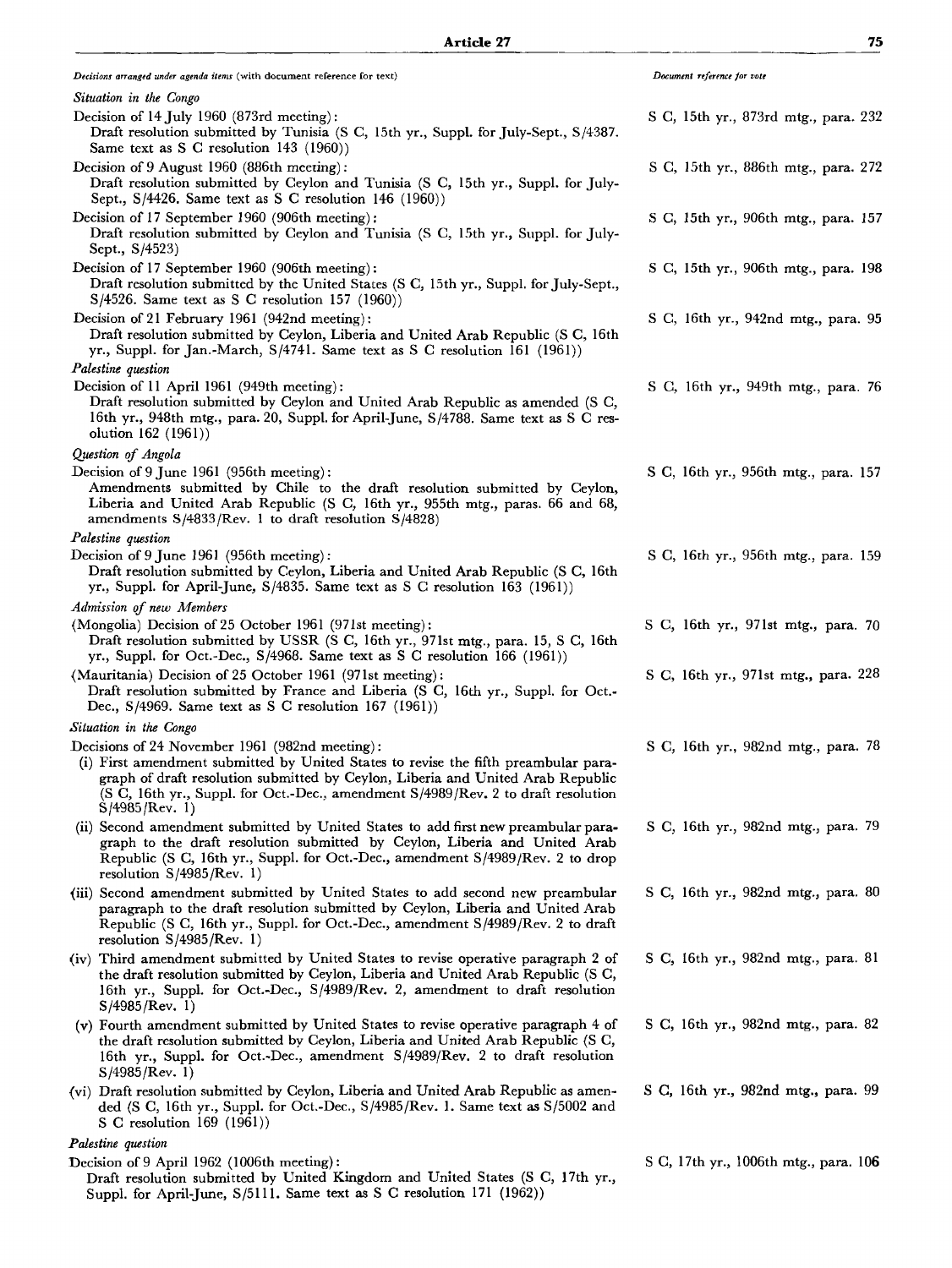*Decisions arranged under agenda items* (with document reference for text) *Admission of new Members* (Algeria) Decision of 4 October 1962 (1020th meeting): Draft resolution submitted by Chile, France, Ghana, Ireland, Romania, USSR, United Arab Republic, United Kingdom, United States and Venezuela (S C, 17th yr., Suppl. for Oct.-Dec., S/5174. Same text as S G resolution 176 (1962)) *Reports of the Secretary-General concerning Yemen* Decision of 11 June 1963 (1039th meeting) : Draft resolution submitted by Ghana and Morocco (S C, 18th yr., 1038th mtg., para. 27), S/5331. Same text as S C resolution 179 (1963) *Situation in Territories in Africa under Portuguese administration* Decision of 31 July 1963 (1049th meeting): Draft resolution submitted by Ghana, Morocco and Philippines (S C, 18th yr., 1044th mtg., para. 4, S/5372, with amendments proposed by Venezuela at 1048th mtg., para. 21 in S/5379. Amended text S/5380 same as S C resolution 180 (1963) *Question of race conflict in South Africa* Decision of 7 August 1963 (1056th meeting): Draft resolution submitted by Ghana, Morocco and Philippines (S C, 18th yr., 1054th meeting, para. 62, S/5386. Same text as S C resolution 181 (1963)) *Situation in Territories in Africa under Portuguese administration* Decision of 11 December 1963 (1083rd meeting): Draft resolution submitted by Ghana, Morocco and Philippines (vote on operative paragraph 3) (S C, 18th yr., Suppl. for Oct.-Dec., S/5481. Same text as S C resolution 183 (1963)) Decision of 11 December 1963 (1083rd meeting): Draft resolution submitted by Ghana, Morocco and Philippines (vote on draft resolution as a whole) (S C, 18th yr., Suppl. for Oct.-Dec., S/5481. Same text as S C resolution 183 (1963)) *The Cyprus question* Decision of 4 March 1964 (1102nd meeting): Draft resolution submitted by Bolivia, Brazil, Ivory Coast, Morocco and Norway (vote on operative paragraph 4) (S C, 19th yr., Suppl. for Jan.-March, S/5575. Same text as S G resolution 186 (1964)) *Complaint by Yemen* Decision of 9 April 1964 (1111th meeting) : Draft resolution submitted by Ivory Coast and Morocco (S C, 19th yr., Suppl. for April-June, S/5650. Same text as S C resolution 188 (1964)) *Complaint by Cambodia* Decision of 4 June 1964 (1126th meeting): Draft resolution submitted by Ivory Coast and Morocco (vote on operative paragraph 5) (S C, 19th yr., Suppl. for Apr.-June, S/5741. Same text as S C resolution 189 (1964)) *The question of race conflict in South Africa* Decision of 9 June 1964 (1128th meeting): Draft resolution submitted by Ivory Coast and Morocco (S C, 19th yr., Suppl. for Apr.-June, S/5761. Same text as S C resolution 190 (1964)) *The Cyprus question* Decision of 9 August 1964 (1143rd meeting) : Draft resolution submitted by United Kingdom and United States (S C, 19th yr., Suppl. for July-Sept., S/5868. Same text as S C resolution 193 (1964)) *Palestine question* Decisions of 21 December 1964 (1182nd meeting): (i) Third amendment submitted by Morocco to draft resolution submitted by United Kingdom and United States (S C, 19th yr., Suppl. for Oct.-Dec., amendment S/6116 to draft resolution S/6113) (ii) Fifth amendment submitted by Morocco to draft resolution submitted by United Kingdom and United States (S C, 19th yr., Suppl. for Oct.-Dec., amendment S/6116 to draft resolution S/6113) *Questions concerning the Democratic Republic of the Congo* Decision of 30 December 1964 (1189th meeting): Draft resolution submitted by Ivory Coast and Morocco as amended (S C, 19th yr., Suppl. for Oct.-Dec., S/6129. Same text as S C resolution 199 (1964) *Situation in Southern Rhodesia* Decision of 6 May 1965 (1202nd meeting) : Draft resolution submitted by Ivory Coast, Jordan and Malaysia (S/6329/Rev. 1. Same text as S C resolution 202 (1965)) *Document reference for vote* S C, 17th yr., 1020th mtg., para. 90 S C, 18th yr., 1039th mtg., para. 7 S C, 18th yr., 1049th mtg., para. 17 S C, 18th yr., 1056th mtg., para. 18 S C, 18th yr., 1083rd mtg., para. 157 S C, 18th yr., 1083rd mtg., para. 158 S C, 19th yr., 1102nd mtg., para. 27 S C, 19th yr., 1111th mtg., para. 24 S C, 19th yr., 1126th mtg., para. 48 S C, 19th yr., 1128th mtg., para. 34 S C, 19th yr., 1143rd mtg., para. 178 S C, 19th yr., 1182nd mtg., para. 24 S C, 19th yr., 1182nd mtg., para. 26 S C, 19th yr., 1189th mtg., para. 34 S C, 20th yr., 1202nd mtg., para. 87